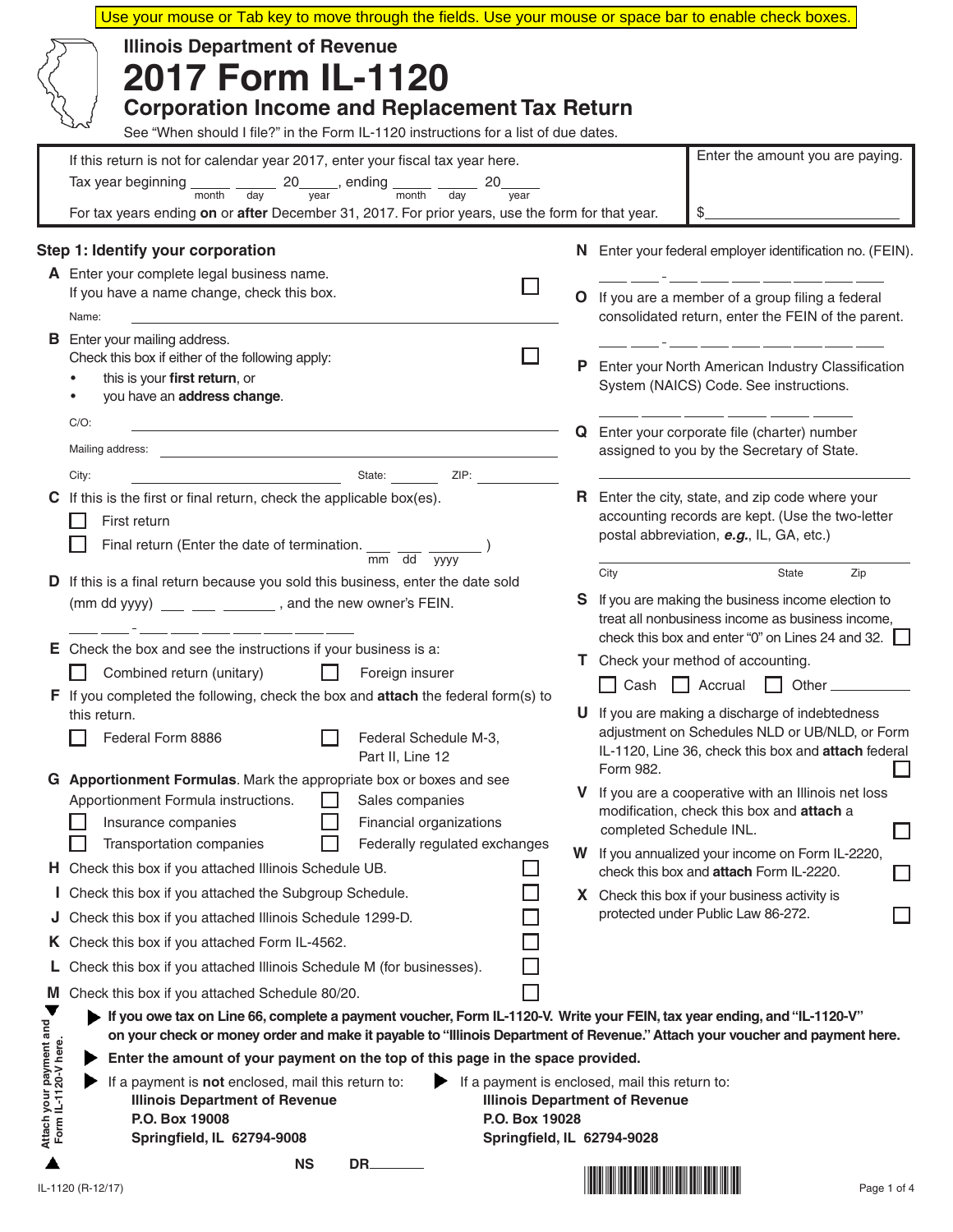|                                                                                                                                                                                                                                                                                                                                                                                                                                                                                                                                                                                                  | Step 2: Figure your income or loss                                                                                                                                                | <u> III maanda ka maalaa ka mid ah in</u>                                                                                                                                                                                                                                                                                                                                                                                                 |                                                                                                                                                                                                                         | (Whole dollars only)                                                                                                                                                                                                                                                                                                                                                                                                                                                     |  |
|--------------------------------------------------------------------------------------------------------------------------------------------------------------------------------------------------------------------------------------------------------------------------------------------------------------------------------------------------------------------------------------------------------------------------------------------------------------------------------------------------------------------------------------------------------------------------------------------------|-----------------------------------------------------------------------------------------------------------------------------------------------------------------------------------|-------------------------------------------------------------------------------------------------------------------------------------------------------------------------------------------------------------------------------------------------------------------------------------------------------------------------------------------------------------------------------------------------------------------------------------------|-------------------------------------------------------------------------------------------------------------------------------------------------------------------------------------------------------------------------|--------------------------------------------------------------------------------------------------------------------------------------------------------------------------------------------------------------------------------------------------------------------------------------------------------------------------------------------------------------------------------------------------------------------------------------------------------------------------|--|
|                                                                                                                                                                                                                                                                                                                                                                                                                                                                                                                                                                                                  | Federal taxable income from U.S. Form 1120, Line 30.                                                                                                                              |                                                                                                                                                                                                                                                                                                                                                                                                                                           |                                                                                                                                                                                                                         |                                                                                                                                                                                                                                                                                                                                                                                                                                                                          |  |
|                                                                                                                                                                                                                                                                                                                                                                                                                                                                                                                                                                                                  | Attach a copy of your federal return.                                                                                                                                             |                                                                                                                                                                                                                                                                                                                                                                                                                                           | 1.                                                                                                                                                                                                                      | $-00$                                                                                                                                                                                                                                                                                                                                                                                                                                                                    |  |
| $\mathbf{2}$                                                                                                                                                                                                                                                                                                                                                                                                                                                                                                                                                                                     | Net operating loss deduction from U.S. Form 1120, Line 29a. This amount cannot be negative.                                                                                       |                                                                                                                                                                                                                                                                                                                                                                                                                                           |                                                                                                                                                                                                                         | $-00$                                                                                                                                                                                                                                                                                                                                                                                                                                                                    |  |
| 3                                                                                                                                                                                                                                                                                                                                                                                                                                                                                                                                                                                                | State, municipal, and other interest income excluded from Line 1.                                                                                                                 |                                                                                                                                                                                                                                                                                                                                                                                                                                           |                                                                                                                                                                                                                         | $-00$                                                                                                                                                                                                                                                                                                                                                                                                                                                                    |  |
| 4                                                                                                                                                                                                                                                                                                                                                                                                                                                                                                                                                                                                | Illinois income and replacement tax and surcharge deducted in arriving at Line 1.                                                                                                 |                                                                                                                                                                                                                                                                                                                                                                                                                                           | 4                                                                                                                                                                                                                       | $-00$                                                                                                                                                                                                                                                                                                                                                                                                                                                                    |  |
| 5                                                                                                                                                                                                                                                                                                                                                                                                                                                                                                                                                                                                | Illinois Special Depreciation addition. Attach Form IL-4562.                                                                                                                      |                                                                                                                                                                                                                                                                                                                                                                                                                                           | 5                                                                                                                                                                                                                       | $-00$                                                                                                                                                                                                                                                                                                                                                                                                                                                                    |  |
| 6                                                                                                                                                                                                                                                                                                                                                                                                                                                                                                                                                                                                | Related-party expenses additions. Attach Schedule 80/20.                                                                                                                          |                                                                                                                                                                                                                                                                                                                                                                                                                                           | 6                                                                                                                                                                                                                       | $_{\bullet}00$                                                                                                                                                                                                                                                                                                                                                                                                                                                           |  |
| 7                                                                                                                                                                                                                                                                                                                                                                                                                                                                                                                                                                                                | Distributive share of additions. Attach Schedule(s) K-1-P or K-1-T.                                                                                                               |                                                                                                                                                                                                                                                                                                                                                                                                                                           | 7                                                                                                                                                                                                                       | $_{\bullet}00$<br>$\label{eq:2.1} \frac{1}{\sqrt{2}}\left(\frac{1}{\sqrt{2}}\right)^{2} \left(\frac{1}{\sqrt{2}}\right)^{2} \left(\frac{1}{\sqrt{2}}\right)^{2} \left(\frac{1}{\sqrt{2}}\right)^{2} \left(\frac{1}{\sqrt{2}}\right)^{2} \left(\frac{1}{\sqrt{2}}\right)^{2} \left(\frac{1}{\sqrt{2}}\right)^{2} \left(\frac{1}{\sqrt{2}}\right)^{2} \left(\frac{1}{\sqrt{2}}\right)^{2} \left(\frac{1}{\sqrt{2}}\right)^{2} \left(\frac{1}{\sqrt{2}}\right)^{2} \left(\$ |  |
| 8                                                                                                                                                                                                                                                                                                                                                                                                                                                                                                                                                                                                | Other additions. Attach Schedule M (for businesses).                                                                                                                              |                                                                                                                                                                                                                                                                                                                                                                                                                                           | 8                                                                                                                                                                                                                       | $-00$                                                                                                                                                                                                                                                                                                                                                                                                                                                                    |  |
| 9                                                                                                                                                                                                                                                                                                                                                                                                                                                                                                                                                                                                | Add Lines 1 through 8. This amount is your income or loss.                                                                                                                        |                                                                                                                                                                                                                                                                                                                                                                                                                                           | 9                                                                                                                                                                                                                       | $-00$                                                                                                                                                                                                                                                                                                                                                                                                                                                                    |  |
|                                                                                                                                                                                                                                                                                                                                                                                                                                                                                                                                                                                                  | Step 3: Figure your base income or loss                                                                                                                                           |                                                                                                                                                                                                                                                                                                                                                                                                                                           |                                                                                                                                                                                                                         |                                                                                                                                                                                                                                                                                                                                                                                                                                                                          |  |
| 10                                                                                                                                                                                                                                                                                                                                                                                                                                                                                                                                                                                               | Interest income from U.S. Treasury and other exempt federal obligations.                                                                                                          | 10<br>$\label{eq:2} \frac{1}{\sqrt{2\pi}}\left(\frac{1}{\sqrt{2\pi}}\right)^{1/2}\left(\frac{1}{\sqrt{2\pi}}\right)^{1/2}\left(\frac{1}{\sqrt{2\pi}}\right)^{1/2}\left(\frac{1}{\sqrt{2\pi}}\right)^{1/2}\left(\frac{1}{\sqrt{2\pi}}\right)^{1/2}\left(\frac{1}{\sqrt{2\pi}}\right)^{1/2}\left(\frac{1}{\sqrt{2\pi}}\right)^{1/2}\left(\frac{1}{\sqrt{2\pi}}\right)^{1/2}\left(\frac{1}{\sqrt{2\pi}}\right)^{1/2}\left(\frac{1}{\sqrt{2\$ | $-00$                                                                                                                                                                                                                   |                                                                                                                                                                                                                                                                                                                                                                                                                                                                          |  |
| 11                                                                                                                                                                                                                                                                                                                                                                                                                                                                                                                                                                                               | River Edge Redevelopment Zone Dividend subtraction.                                                                                                                               |                                                                                                                                                                                                                                                                                                                                                                                                                                           |                                                                                                                                                                                                                         |                                                                                                                                                                                                                                                                                                                                                                                                                                                                          |  |
|                                                                                                                                                                                                                                                                                                                                                                                                                                                                                                                                                                                                  | Attach Schedule 1299-B.                                                                                                                                                           | $11$ and $1$ and $1$                                                                                                                                                                                                                                                                                                                                                                                                                      | $-00$                                                                                                                                                                                                                   |                                                                                                                                                                                                                                                                                                                                                                                                                                                                          |  |
|                                                                                                                                                                                                                                                                                                                                                                                                                                                                                                                                                                                                  | 12 River Edge Redevelopment Zone Interest subtraction.                                                                                                                            |                                                                                                                                                                                                                                                                                                                                                                                                                                           |                                                                                                                                                                                                                         |                                                                                                                                                                                                                                                                                                                                                                                                                                                                          |  |
|                                                                                                                                                                                                                                                                                                                                                                                                                                                                                                                                                                                                  | Attach Schedule 1299-B.                                                                                                                                                           | $12 \quad \qquad \qquad$                                                                                                                                                                                                                                                                                                                                                                                                                  | $\bullet$ 00                                                                                                                                                                                                            |                                                                                                                                                                                                                                                                                                                                                                                                                                                                          |  |
| 13                                                                                                                                                                                                                                                                                                                                                                                                                                                                                                                                                                                               | High Impact Business Dividend subtraction. Attach Schedule 1299-B.                                                                                                                |                                                                                                                                                                                                                                                                                                                                                                                                                                           | $\bullet$ 00                                                                                                                                                                                                            |                                                                                                                                                                                                                                                                                                                                                                                                                                                                          |  |
| 14                                                                                                                                                                                                                                                                                                                                                                                                                                                                                                                                                                                               | High Impact Business Interest subtraction. Attach Schedule 1299-B.                                                                                                                |                                                                                                                                                                                                                                                                                                                                                                                                                                           | $-00$                                                                                                                                                                                                                   |                                                                                                                                                                                                                                                                                                                                                                                                                                                                          |  |
| 15                                                                                                                                                                                                                                                                                                                                                                                                                                                                                                                                                                                               | Contribution subtraction. Attach Schedule 1299-B.                                                                                                                                 | 15                                                                                                                                                                                                                                                                                                                                                                                                                                        | $\label{eq:2.1} \frac{1}{\sqrt{2\pi}}\left(\frac{1}{\sqrt{2\pi}}\right)^{1/2}\left(\frac{1}{\sqrt{2\pi}}\right)^{1/2}\left(\frac{1}{\sqrt{2\pi}}\right)^{1/2}\left(\frac{1}{\sqrt{2\pi}}\right)^{1/2}.$<br>$\bullet$ 00 |                                                                                                                                                                                                                                                                                                                                                                                                                                                                          |  |
| 16                                                                                                                                                                                                                                                                                                                                                                                                                                                                                                                                                                                               | Contributions to certain job training projects. See instructions.                                                                                                                 | 16<br><u> The Community of the Community of the Community of the Community of the Community of the Community of the Community of the Community of the Community of the Community of the Community of the Community of the Community of</u>                                                                                                                                                                                                | $-00$                                                                                                                                                                                                                   |                                                                                                                                                                                                                                                                                                                                                                                                                                                                          |  |
| 17                                                                                                                                                                                                                                                                                                                                                                                                                                                                                                                                                                                               | Foreign Dividend subtraction. Attach Schedule J. See instructions.                                                                                                                | 17                                                                                                                                                                                                                                                                                                                                                                                                                                        | $\bullet$ 00                                                                                                                                                                                                            |                                                                                                                                                                                                                                                                                                                                                                                                                                                                          |  |
| 18                                                                                                                                                                                                                                                                                                                                                                                                                                                                                                                                                                                               | Illinois Special Depreciation subtraction. Attach Form IL-4562.                                                                                                                   | 18                                                                                                                                                                                                                                                                                                                                                                                                                                        | $-00$                                                                                                                                                                                                                   |                                                                                                                                                                                                                                                                                                                                                                                                                                                                          |  |
| 19                                                                                                                                                                                                                                                                                                                                                                                                                                                                                                                                                                                               | Related-party expenses subtraction. Attach Schedule 80/20.                                                                                                                        | 19                                                                                                                                                                                                                                                                                                                                                                                                                                        | $\bullet$ 00                                                                                                                                                                                                            |                                                                                                                                                                                                                                                                                                                                                                                                                                                                          |  |
| 20                                                                                                                                                                                                                                                                                                                                                                                                                                                                                                                                                                                               | Distributive share of subtractions. Attach Schedule(s) K-1-P or K-1-T.                                                                                                            | 20<br><u> Tanzania (m. 1888)</u>                                                                                                                                                                                                                                                                                                                                                                                                          | $-00$                                                                                                                                                                                                                   |                                                                                                                                                                                                                                                                                                                                                                                                                                                                          |  |
| 21                                                                                                                                                                                                                                                                                                                                                                                                                                                                                                                                                                                               | Other subtractions. Attach Schedule M (for businesses).                                                                                                                           | 21                                                                                                                                                                                                                                                                                                                                                                                                                                        | $\bullet$ 00                                                                                                                                                                                                            |                                                                                                                                                                                                                                                                                                                                                                                                                                                                          |  |
| 22                                                                                                                                                                                                                                                                                                                                                                                                                                                                                                                                                                                               | Total subtractions. Add Lines 10 through 21.                                                                                                                                      |                                                                                                                                                                                                                                                                                                                                                                                                                                           | 22                                                                                                                                                                                                                      | $-00$                                                                                                                                                                                                                                                                                                                                                                                                                                                                    |  |
| 23                                                                                                                                                                                                                                                                                                                                                                                                                                                                                                                                                                                               | Base income or loss. Subtract Line 22 from Line 9.                                                                                                                                |                                                                                                                                                                                                                                                                                                                                                                                                                                           | 23                                                                                                                                                                                                                      | $-00$                                                                                                                                                                                                                                                                                                                                                                                                                                                                    |  |
| A If the amount on Line 23 is derived inside Illinois only, check this box and enter the amount from Step 3, Line 23<br>on Step 5, Line 35. You may not complete Step 4. (You must leave Step 4, Lines 24 through 34 blank.)<br>$\frac{Note\rightarrow}{N}$ If you are a unitary filer, do not check this box. Check the box on Line B and complete Step 4.<br><b>STOP</b><br>B If any portion of the amount on Line 23 is derived outside Illinois, or you are a unitary filer, check this box and<br>complete all lines of Step 4. (Do not leave Lines 28 through 30 blank.) See instructions. |                                                                                                                                                                                   |                                                                                                                                                                                                                                                                                                                                                                                                                                           |                                                                                                                                                                                                                         |                                                                                                                                                                                                                                                                                                                                                                                                                                                                          |  |
|                                                                                                                                                                                                                                                                                                                                                                                                                                                                                                                                                                                                  | Step 4: Figure your income allocable to Illinois (Complete only if you checked the box on Line B, above.)                                                                         |                                                                                                                                                                                                                                                                                                                                                                                                                                           |                                                                                                                                                                                                                         |                                                                                                                                                                                                                                                                                                                                                                                                                                                                          |  |
| 24                                                                                                                                                                                                                                                                                                                                                                                                                                                                                                                                                                                               | Nonbusiness income or loss. Attach Schedule NB.                                                                                                                                   | 24                                                                                                                                                                                                                                                                                                                                                                                                                                        | $-00$<br><u> The Communication</u>                                                                                                                                                                                      |                                                                                                                                                                                                                                                                                                                                                                                                                                                                          |  |
| 25                                                                                                                                                                                                                                                                                                                                                                                                                                                                                                                                                                                               | Business income or loss included in Line 23 from non-unitary partnerships,                                                                                                        |                                                                                                                                                                                                                                                                                                                                                                                                                                           |                                                                                                                                                                                                                         |                                                                                                                                                                                                                                                                                                                                                                                                                                                                          |  |
|                                                                                                                                                                                                                                                                                                                                                                                                                                                                                                                                                                                                  | partnerships included on a Schedule UB, S corporations, trusts,<br>or estates. See instructions.                                                                                  | 25                                                                                                                                                                                                                                                                                                                                                                                                                                        | $-00$                                                                                                                                                                                                                   |                                                                                                                                                                                                                                                                                                                                                                                                                                                                          |  |
| 26                                                                                                                                                                                                                                                                                                                                                                                                                                                                                                                                                                                               | Add Lines 24 and 25.                                                                                                                                                              |                                                                                                                                                                                                                                                                                                                                                                                                                                           | 26                                                                                                                                                                                                                      | $\bullet$ 00                                                                                                                                                                                                                                                                                                                                                                                                                                                             |  |
| 27                                                                                                                                                                                                                                                                                                                                                                                                                                                                                                                                                                                               | Business income or loss. Subtract Line 26 from Line 23.                                                                                                                           |                                                                                                                                                                                                                                                                                                                                                                                                                                           | 27                                                                                                                                                                                                                      | $-00$                                                                                                                                                                                                                                                                                                                                                                                                                                                                    |  |
| 28                                                                                                                                                                                                                                                                                                                                                                                                                                                                                                                                                                                               | Total sales everywhere. This amount cannot be negative.                                                                                                                           | 28                                                                                                                                                                                                                                                                                                                                                                                                                                        | <u> 1980 - Andrea Station Books, amerikansk politiker (</u>                                                                                                                                                             |                                                                                                                                                                                                                                                                                                                                                                                                                                                                          |  |
| 29                                                                                                                                                                                                                                                                                                                                                                                                                                                                                                                                                                                               | Total sales inside Illinois. This amount cannot be negative.                                                                                                                      | 29                                                                                                                                                                                                                                                                                                                                                                                                                                        |                                                                                                                                                                                                                         |                                                                                                                                                                                                                                                                                                                                                                                                                                                                          |  |
| 30                                                                                                                                                                                                                                                                                                                                                                                                                                                                                                                                                                                               | Apportionment Factor. Divide Line 29 by Line 28 (carry to six decimal places). 30 ________________                                                                                |                                                                                                                                                                                                                                                                                                                                                                                                                                           |                                                                                                                                                                                                                         |                                                                                                                                                                                                                                                                                                                                                                                                                                                                          |  |
| 31                                                                                                                                                                                                                                                                                                                                                                                                                                                                                                                                                                                               | Business income or loss apportionable to Illinois. Multiply Line 27 by Line 30.                                                                                                   |                                                                                                                                                                                                                                                                                                                                                                                                                                           | 31                                                                                                                                                                                                                      | $-00$                                                                                                                                                                                                                                                                                                                                                                                                                                                                    |  |
| 32                                                                                                                                                                                                                                                                                                                                                                                                                                                                                                                                                                                               | Nonbusiness income or loss allocable to Illinois. Attach Schedule NB.                                                                                                             |                                                                                                                                                                                                                                                                                                                                                                                                                                           | 32                                                                                                                                                                                                                      | .00                                                                                                                                                                                                                                                                                                                                                                                                                                                                      |  |
| 33                                                                                                                                                                                                                                                                                                                                                                                                                                                                                                                                                                                               |                                                                                                                                                                                   |                                                                                                                                                                                                                                                                                                                                                                                                                                           |                                                                                                                                                                                                                         |                                                                                                                                                                                                                                                                                                                                                                                                                                                                          |  |
|                                                                                                                                                                                                                                                                                                                                                                                                                                                                                                                                                                                                  | Business income or loss apportionable to Illinois from non-unitary partnerships, partnerships<br>included on a Schedule UB, S corporations, trusts, or estates. See instructions. |                                                                                                                                                                                                                                                                                                                                                                                                                                           | 33                                                                                                                                                                                                                      | $-00$                                                                                                                                                                                                                                                                                                                                                                                                                                                                    |  |
| 34                                                                                                                                                                                                                                                                                                                                                                                                                                                                                                                                                                                               | Base income or loss allocable to Illinois. Add Lines 31 through 33.                                                                                                               |                                                                                                                                                                                                                                                                                                                                                                                                                                           | 34                                                                                                                                                                                                                      | $-00$                                                                                                                                                                                                                                                                                                                                                                                                                                                                    |  |
|                                                                                                                                                                                                                                                                                                                                                                                                                                                                                                                                                                                                  |                                                                                                                                                                                   |                                                                                                                                                                                                                                                                                                                                                                                                                                           |                                                                                                                                                                                                                         |                                                                                                                                                                                                                                                                                                                                                                                                                                                                          |  |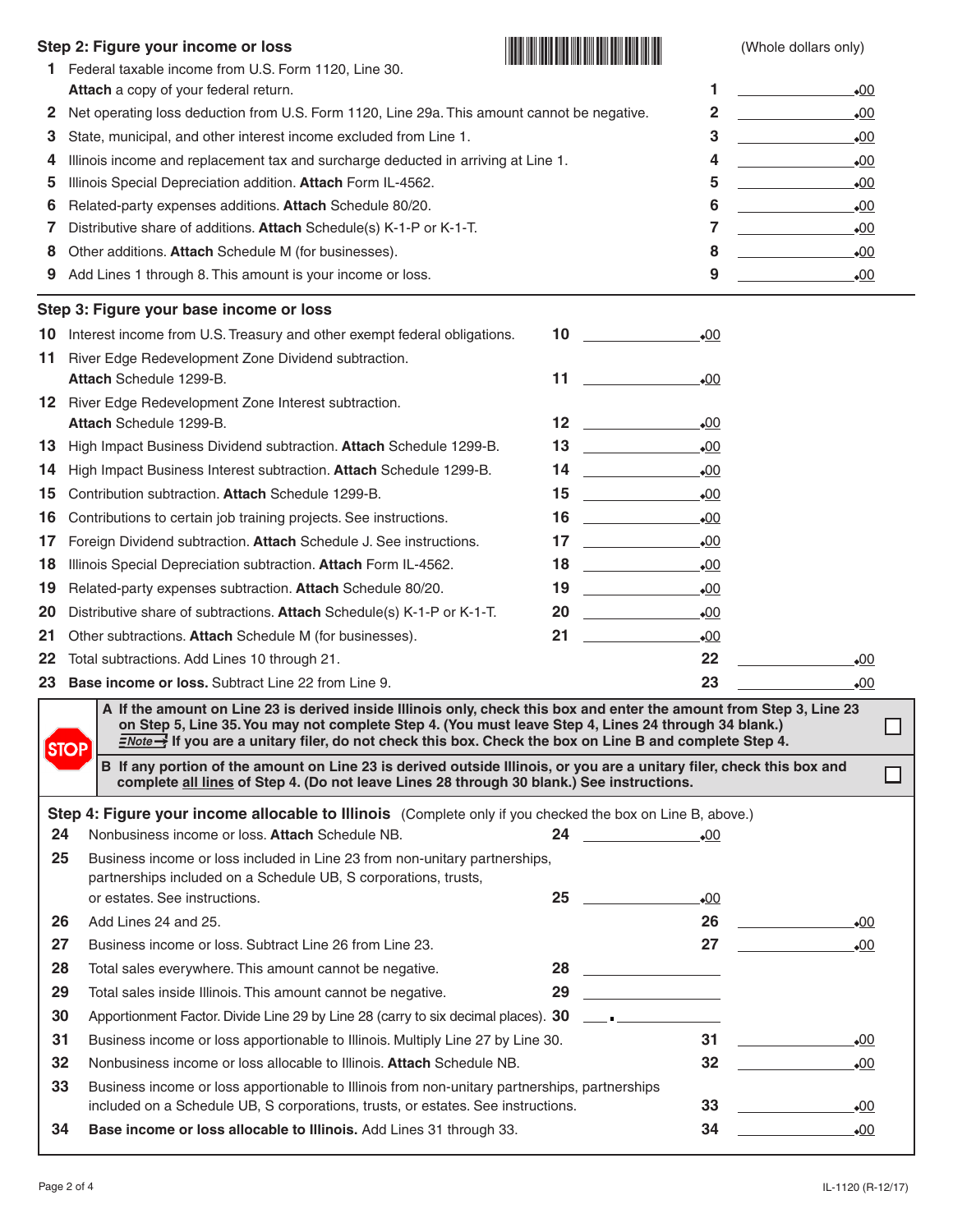|             | Step 5: Figure your net income                                                                                                                                 |    |                                                                  |
|-------------|----------------------------------------------------------------------------------------------------------------------------------------------------------------|----|------------------------------------------------------------------|
| 35          | Base income or net loss from Step 3, Line 23, or Step 4, Line 34.                                                                                              |    | $-00$                                                            |
| 36          | Discharge of indebtedness adjustment. Attach federal Form 982. See instructions.                                                                               |    | $\bullet$ 00                                                     |
| 37          | Adjusted base income or net loss. Add Lines 35 and 36. See instructions.                                                                                       |    | $\bullet$ 00                                                     |
| 38          | Illinois net loss deduction. Attach Schedule NLD or UB/NLD. If Line 37 is zero or a negative amount, enter "0." 38                                             |    | $\bullet$ 00                                                     |
| 39          | Net income. Subtract Line 38 from Line 37.                                                                                                                     |    | $\begin{array}{c c} 39 & \text{---} \end{array}$<br>$\bullet$ 00 |
|             | Step 6: Figure your replacement tax after credits                                                                                                              |    |                                                                  |
| 40          | Replacement tax. Multiply Line 39 by 2.5% (.025).                                                                                                              |    | $-00$                                                            |
| 41          | Recapture of investment credits. Attach Schedule 4255.                                                                                                         |    | $\bullet$ 00                                                     |
| 42          | Replacement tax before credits. Add Lines 40 and 41.                                                                                                           |    | 42<br>$-00$                                                      |
| 43          | Investment credits. Attach Form IL-477.                                                                                                                        |    | $\bullet$ 00                                                     |
| 44          | Replacement tax after credits. Subtract Line 43 from Line 42. If the amount is negative, enter "0."                                                            |    | .00                                                              |
|             | Step 7: Figure your income tax after credits                                                                                                                   |    |                                                                  |
| 45          | Income tax. See instructions for tax rate calculations.                                                                                                        |    | $\bullet$ 00                                                     |
| 46          | Recapture of investment credits. Attach Schedule 4255.                                                                                                         |    | 46<br>$\bullet$ 00                                               |
| 47          | Income tax before credits. Add Lines 45 and 46.                                                                                                                |    | $\bullet$ 00                                                     |
| 48          | Income tax credits. Attach Schedule 1299-D.                                                                                                                    |    | 48<br>$-00$                                                      |
| 49          | Income tax after credits. Subtract Line 48 from Line 47. If the amount is negative, enter "0."                                                                 |    | $-00$<br>49                                                      |
|             | Step 8: Figure your refund or balance due                                                                                                                      |    |                                                                  |
| 50          | Replacement tax before reductions. Enter the amount from Line 44.                                                                                              |    | $\bullet$ 00                                                     |
| 51          | Foreign Insurer replacement tax reduction. Attach Schedule INS or UB/INS. See instructions.                                                                    |    | $\bullet$ 00                                                     |
| 52          | Subtract Line 51 from Line 50. This is your net replacement tax.                                                                                               |    | $\bullet$ 00                                                     |
| 53          | Income tax before reductions. Enter the amount from Line 49.                                                                                                   |    | $\bullet$ 00<br>53                                               |
| 54          | Foreign Insurer income tax reduction. Attach Schedule INS or UB/INS. See instructions.                                                                         |    | $\bullet$ 00                                                     |
| 55          | Subtract Line 54 from Line 53. This is your net income tax.                                                                                                    |    | $\bullet$ 00                                                     |
| 56          | Compassionate Use of Medical Cannabis Pilot Program Act surcharge. See instructions.                                                                           |    | $\bullet$ 00                                                     |
| 57          | Total net income and replacement taxes and surcharge. Add Lines 52, 55, and 56.                                                                                |    | $\bullet$ 00                                                     |
| 58          | Underpayment of estimated tax penalty from Form IL-2220. See instructions.                                                                                     |    | $\bullet$ 00                                                     |
| 59          | Total tax, surcharge, and penalty. Add Lines 57 and 58.                                                                                                        |    | .00                                                              |
| 60          | Payments. See instructions.                                                                                                                                    |    |                                                                  |
|             | 60a <u>_____________</u><br>Credit from prior year overpayments.<br>$\bullet$ 00<br>a                                                                          |    |                                                                  |
|             | Total estimated payments.<br>60b<br>.00<br>b                                                                                                                   |    |                                                                  |
|             | <b>60c</b><br>$\bullet$ 00<br>Form IL-505-B (extension) payment.<br>с                                                                                          |    |                                                                  |
|             | Pass-through withholding payments reported to you on Schedule(s)<br>d                                                                                          |    |                                                                  |
|             | K-1-P or K-1-T. Attach Schedule(s) K-1-P or K-1-T.<br>60d<br>$\bullet$ 00                                                                                      |    |                                                                  |
|             | <b>60e</b><br>$\bullet$ 00<br>Illinois gambling withholding. Attach Form(s) W-2G.<br>е                                                                         |    |                                                                  |
| 61          | Total payments. Add Lines 60a through 60e.                                                                                                                     | 61 | $\bullet$ 00                                                     |
| 62          | Overpayment. If Line 61 is greater than Line 59, subtract Line 59 from Line 61.                                                                                | 62 | $\bullet$ 00                                                     |
| 63          | Amount to be credited forward. See instructions.                                                                                                               | 63 | $\bullet$ 00 $\circ$                                             |
| 64          | Refund. Subtract Line 63 from Line 62. This is the amount to be refunded.<br>64<br>$\bullet$ 00                                                                |    |                                                                  |
| 65          | Complete to direct deposit your refund.                                                                                                                        |    |                                                                  |
|             | Checking or<br>Routing Number<br>Savings                                                                                                                       |    |                                                                  |
|             | <b>Account Number</b>                                                                                                                                          |    |                                                                  |
| 66          | Tax due. If Line 59 is greater than Line 61, subtract Line 61 from Line 59. This is the amount you owe.                                                        | 66 | $\bullet$ 00                                                     |
|             | Step 9: Sign below - Under penalties of perjury, I state that I have examined this return and, to the best of my knowledge, it is true, correct, and complete. |    |                                                                  |
| <b>Sign</b> |                                                                                                                                                                |    | Check if the Department                                          |
| <b>Here</b> |                                                                                                                                                                |    | may discuss this return with the                                 |
|             | Signature of authorized officer<br>Phone<br>Date (mm/dd/yyyy)<br>Title                                                                                         |    | paid preparer shown in this step.                                |
| <b>Paid</b> | Print/Type paid preparer's name<br>Paid preparer's signature<br>Date (mm/dd/yyyy)                                                                              |    | Check if<br>self-employed Paid Preparer's PTIN                   |
|             | <b>Preparer</b><br>Firm's FEIN<br>Firm's name                                                                                                                  |    |                                                                  |
|             | <b>Use Only</b><br>Firm's phone ▶<br>Firm's address                                                                                                            |    |                                                                  |
|             | IL-1120 (R-12/17)                                                                                                                                              |    | Page 3 of 4                                                      |
|             | <b>Reset</b><br><b>Print</b>                                                                                                                                   |    |                                                                  |